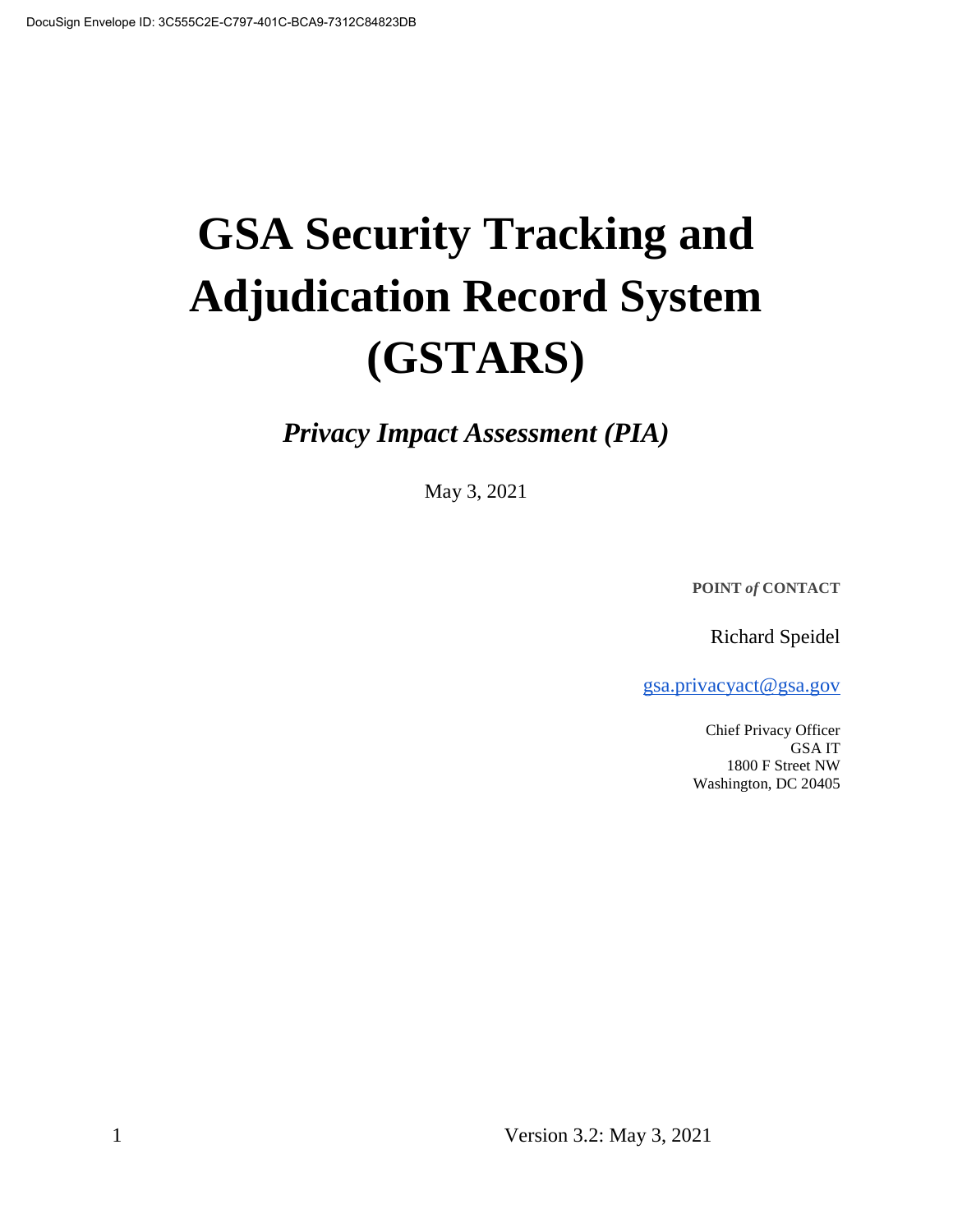# **Instructions for GSA employees and contractors:**

This template is designed to help GSA employees and contractors comply with the  $E$ -Government Act of 2002, Section 208. GSA conducts privacy impact assessments (PIAs) for electronic information systems and collections in accordance with CIO 1878.3 Developing and Maintaining Privacy Threshold Assessments, Privacy Impact Assessments, Privacy Act Notices, and System of Records Notices. The template is designed to align with GSA business processes and can cover all of the systems, applications, or projects logically necessary to conduct that business.

The document is designed to guide GSA Program Managers, System Owners, System Managers, and Developers as they assess potential privacy risks during the early stages of development and throughout the system, application, or project's life cycle.

The completed PIA shows how GSA builds privacy protections into technology from the start. Completed PIAs are available to the public at gsa.gov/pia.

Each section of the template begins with a statement of GSA's commitment to the Fair Information Practice Principles (FIPPs), a set of eight precepts that are codified in the Privacy Act of 1974.

**Please complete all sections in italicized brackets and then delete the bracketed guidance, leaving only your response.** Please note the instructions, signatory page, and document revision history table will be removed prior to posting the final PIA to GSA's website. **Please send any completed PIAs or questions to gsa.privacyact@gsa.gov.**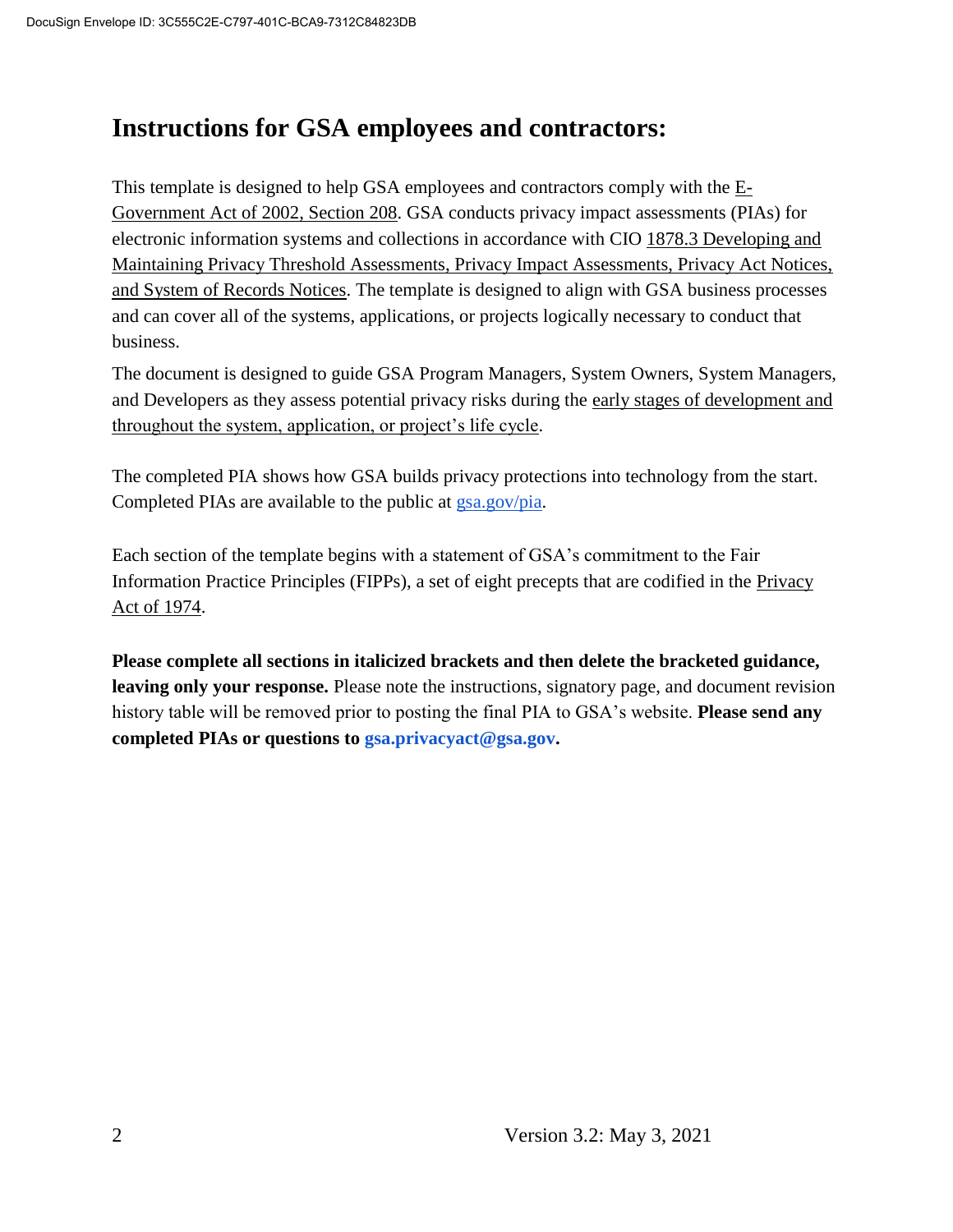# **Stakeholders**

Name & Email of Information System Security Manager (ISSM):

● Nate Ciano

Name & Email of Program Manager/System Owner:

● Urline M Richardson

# **Signature Page**

Signed:

-DocuSigned by:

 $\frac{1}{2}$ Information System Security Manager (ISSM)

DocuSigned by: Urline Richardson

Program Manager/System Owner

-DocuSigned by: Kieleard Speidel

Chief Privacy Officer (CPO) - Under the direction of the Senior Agency Official for Privacy (SAOP), the CPO is responsible for evaluating the PIA and ensuring the program manager/system owner has provided complete privacy-related information.

# **Table of contents**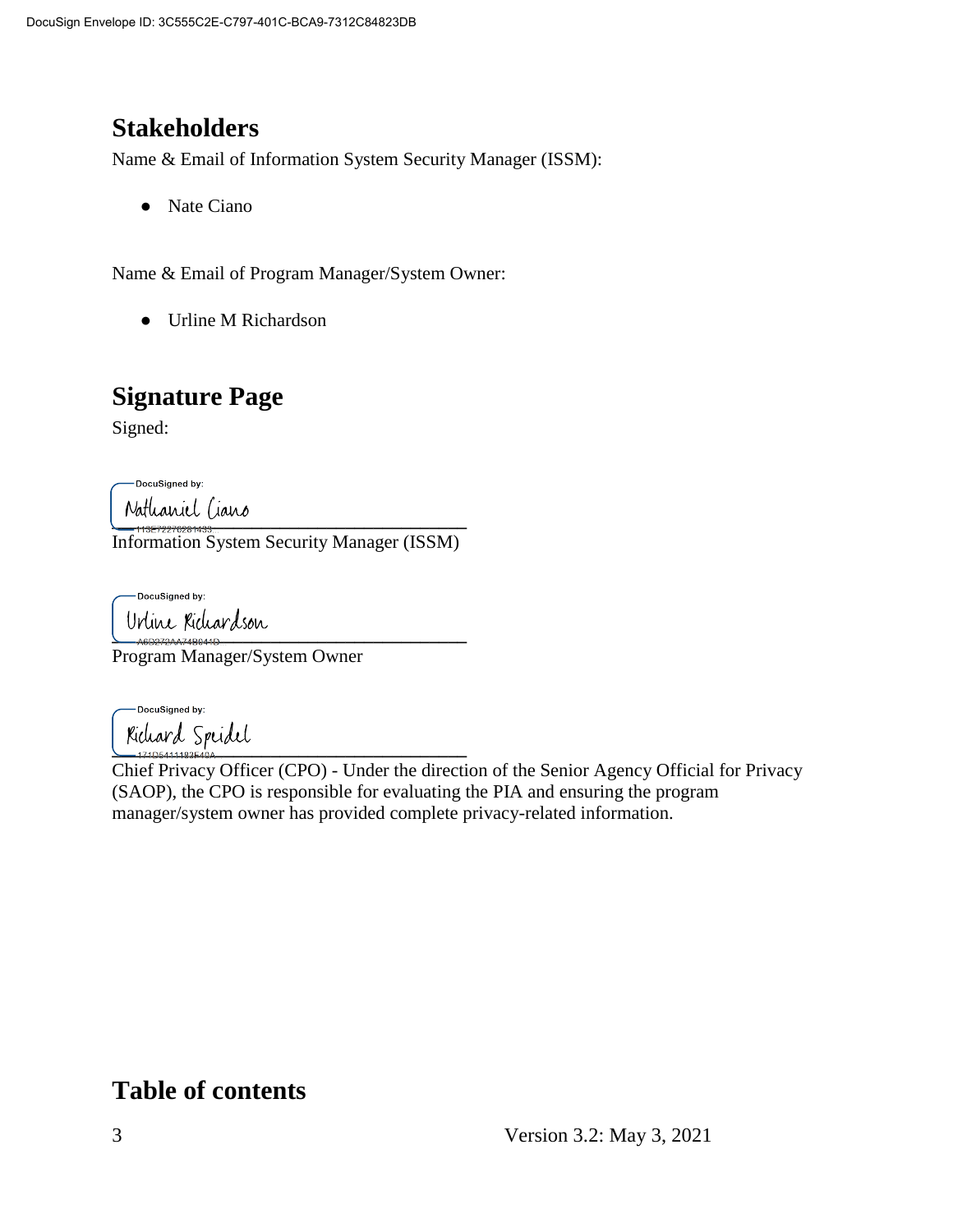#### **SECTION 1.0 PURPOSE OF COLLECTION**

1.1 What legal authority and/or agreements allow GSA to collect, maintain, use, or disseminate the information?

1.2 Is the information searchable by a personal identifier, for example a name or Social Security number? If so, what Privacy Act System of Records Notice(s) applies to the information being collected?

1.3 Has an information collection request (ICR) been submitted to or approved by the Office of Management and Budget (OMB)? If yes, provide the relevant names, OMB control numbers and expiration dates.

1.4 What is the records retention schedule for the information system(s)? Explain how long and for what reason the information is kept.

#### **SECTION 2.0 OPENNESS AND TRANSPARENCY**

2.1 Will individuals be given notice before the collection, maintenance, use or dissemination and/or sharing of personal information about them? If not, please explain.

#### **SECTION 3.0 DATA MINIMIZATION**

3.1 Why is the collection and use of the PII necessary to the project or system?

3.2 Will the system create or aggregate new data about the individual? If so, how will this data be maintained and used?

3.3 What controls exist to protect the consolidated data and prevent unauthorized access?

3.4 Will the system monitor members of the public, GSA employees, or contractors?

3.5 What kinds of report(s) can be produced on individuals?

3.6 Will the data included in any report(s) be de-identified? If so, how will GSA aggregate or de-identify the data?

#### **SECTION 4.0 LIMITS ON USES AND SHARING OF INFORMATION**

4.1 Is the information in the system, application, or project limited to only the information that is needed to carry out the purpose of the collection, maintenance, use, or dissemination?

4.2 Will GSA share any of the information with other individuals, Federal and/or state agencies, or private sector organizations? If so, how will GSA share the information?

4.3 Is the information collected directly from the individual or is it taken from another source? If so, what is the other source(s)?

4.4 Will the system, application, or project interact with other systems, either within GSA or outside of GSA? If so, what other system(s), application(s) or project(s)? If so, how? If so, is a formal agreement(s) in place?

#### **SECTION 5.0 DATA QUALITY AND INTEGRITY**

5.1 How will GSA verify the information collection, maintenance, use, or dissemination for accuracy and completeness?

#### **SECTION 6.0 SECURITY**

6.1 Who or what will have access to the data in the project? What is the authorization process for access to the project?

6.2 Has GSA completed a system security plan (SSP) for the information system(s) supporting the project?

6.3 How will the system be secured from a physical, technical, and managerial perspective?

6.4 Are there mechanisms in place to identify and respond to suspected or confirmed security incidents and breaches of PII? If so, what are they?

#### **SECTION 7.0 INDIVIDUAL PARTICIPATION**

4 Version 3.2: May 3, 2021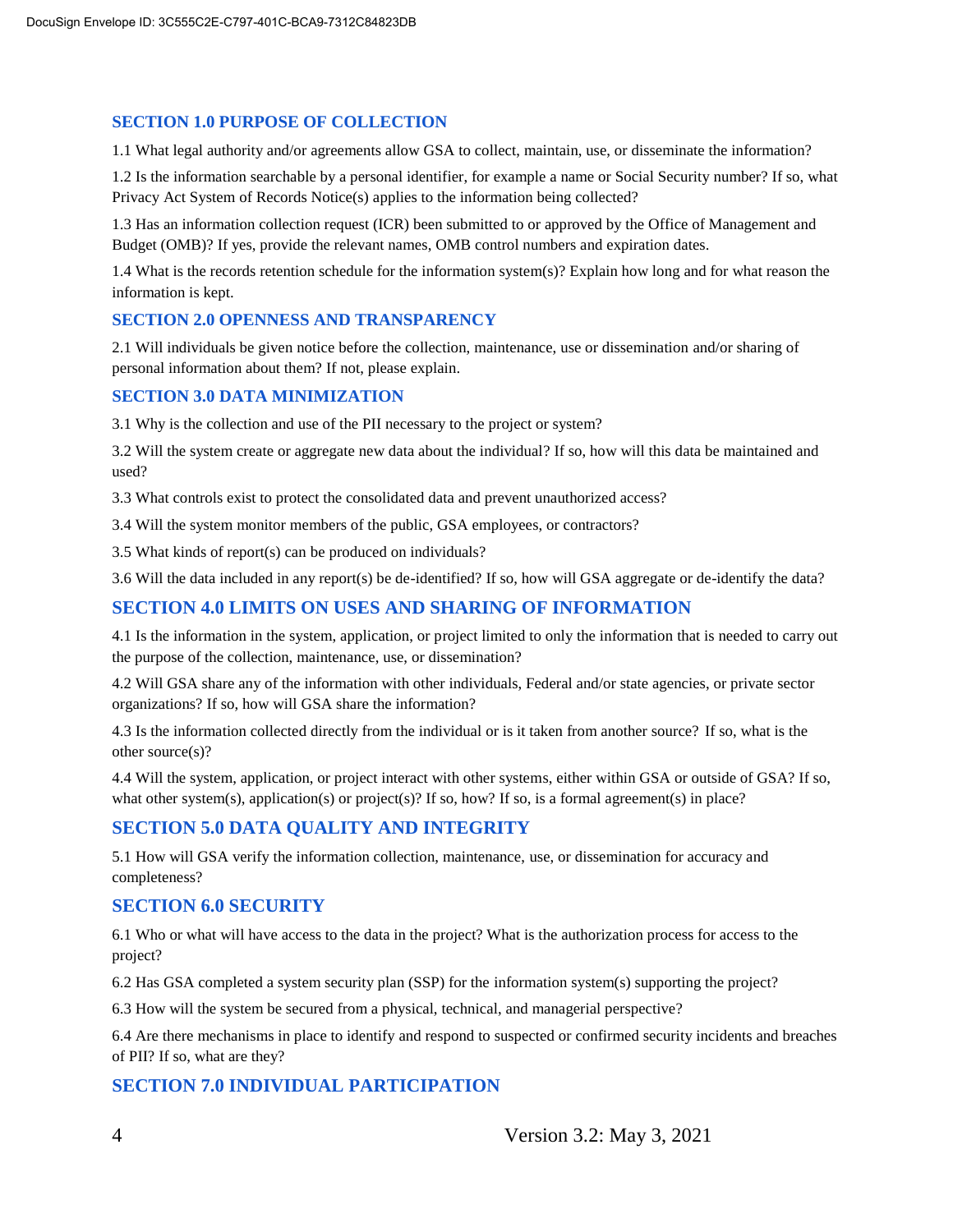7.1 What opportunities do individuals have to consent or decline to provide information? Can they opt-in or opt-out? If there are no opportunities to consent, decline, opt in, or opt out, please explain.

7.2 What procedures allow individuals to access their information?

7.3 Can individuals amend information about themselves in the system? If so, how?

#### **SECTION 8.0 AWARENESS AND TRAINING**

8.1 Describe what privacy training is provided to users, either generally or specifically relevant to the project.

#### **SECTION 9.0 ACCOUNTABILITY AND AUDITING**

9.1 How does the system owner ensure that the information is being used only according to the stated practices in this PIA?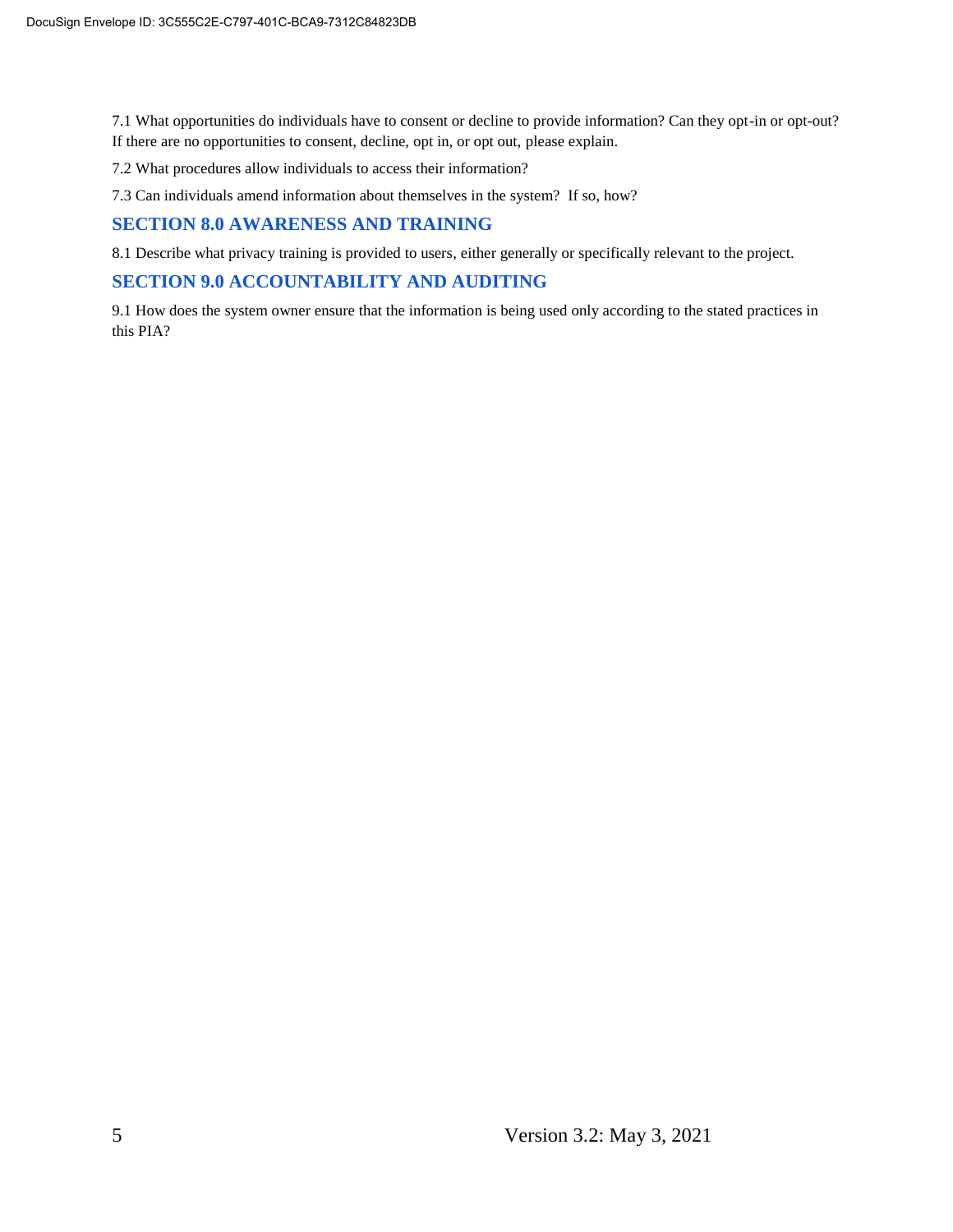#### **Document purpose**

This document contains important details about GSTARS*.* Personnel Security Branch (D1SB) GSA office conducts background investigations (BIs) on GSA applicants and employees (both federal and some contractor) to determine their: 1) initial suitability/fitness for employment with GSA; 2) continued suitability/fitness for employment with GSA and external agencies GSA supports; 3) eligibility to occupy a national security position or access classified information; and 4) eligibility for access to federal facilities and/or information technology systems.

The purpose of this system is to manage the personnel security clearance and investigations program. It will maintain the agency background investigations received from the Office of Personnel Management e-Delivery tool. It will be used to collect and maintain records of processing of personnel security-related clearance actions, to record suitability determinations, to record whether security clearances are issued or denied, and to verify eligibility for access to classified information or assignment to a sensitive position. To accomplish its mission (DBAA) GSA office must, in the course of maintaining GSTARS, collect personally identifiable information (PII) about the people who use such products and services. PII is any information<sup>[1]</sup> that can be used to distinguish or trace an individual's identity like a name, address, or place and date of birth.

GSA uses Privacy Impact Assessments (PIAs) to explain how it collects, maintains, disseminates, uses, secures, and destroys information in ways that protect privacy. This PIA comprises sections that reflect GSA's privacy policy and program goals. The sections also align to the Fair Information Practice Principles (FIPPs), a set of eight precepts codified in the Privacy Act of 1974.[2]

#### **A. System, Application, or Project Name:**

The GSA Security Tracking and Adjudication Record System (GSTARS) is a system that falls under the Enterprise Applications Services (EAS) FISMA system.

#### **B. System, application, or project includes information about:**

The personally identifiable information (PII) collected consists of data elements necessary to identify the individual and to track completion of security related processes including background or other investigations concerning the individual. The system has been designed to closely align with the Personnel Security Branch business practices.

Collects and maintains the following personally identifiable information which may be developed during the security investigation, including but is not limited to: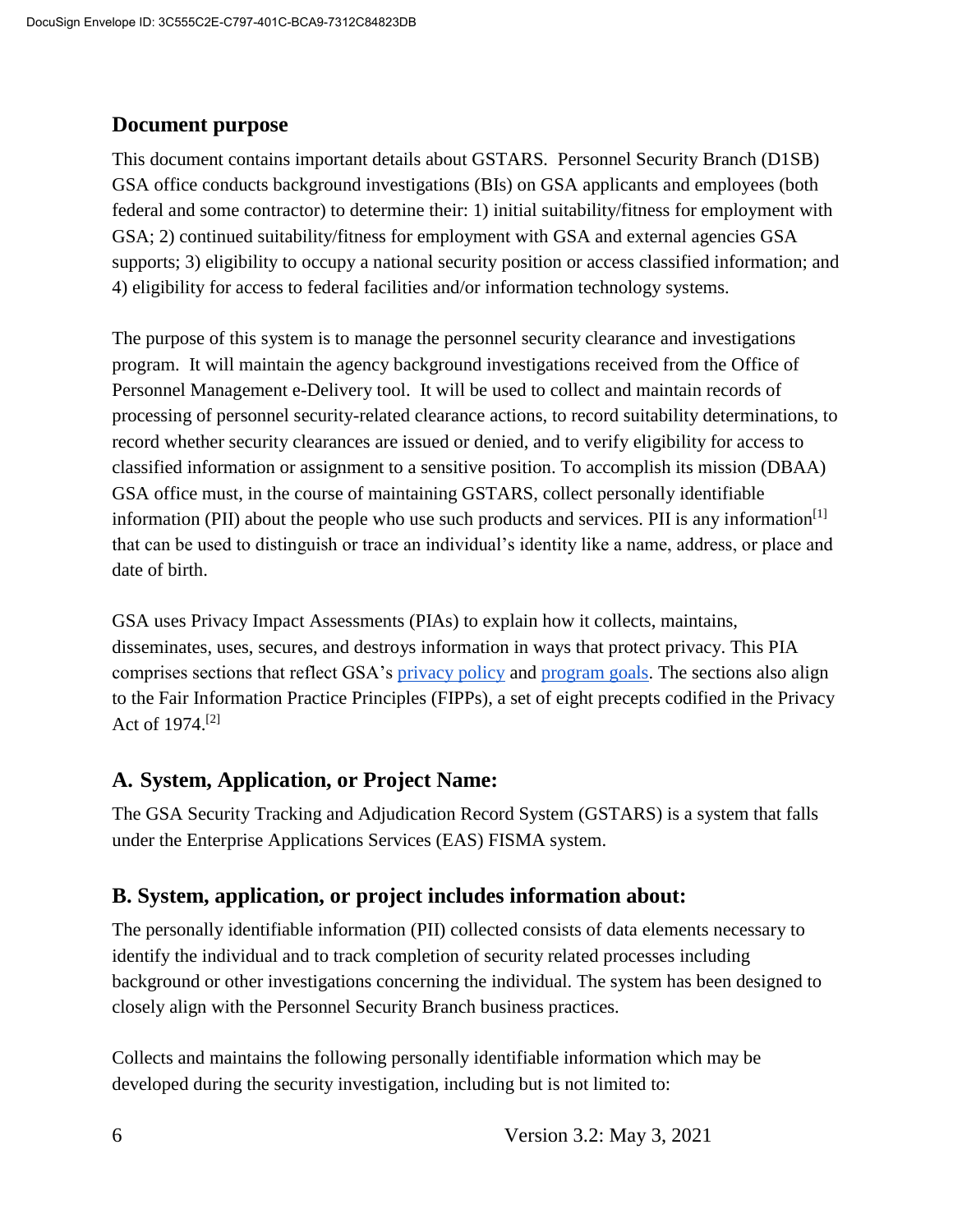Full Name • Social Security No.• Citizenship Status • fingerprint results • email address • Date of Birth • Place of Birth • Gender • Organizational and Employee affiliations, Medical History • Criminal History • Mother's Maiden Name • Employment History • Credit History • Phone Numbers • Position Title • Position Sensitivity • Eligibility Level Clearance / Eligibility Date / Adjudication Date • Clearance Type: Secret, Top Secret, SCI • Reports of Foreign Travel • Reports of foreign contacts • Security Incident Reporting • Background Investigative Reports • Nondisclosure Agreements • and Requests for access to Sensitive Compartmented Information (SCI).

#### **C. For the categories listed above, how many records are there for each?**

Currently, there are approximately 6605 unique records in GSTARS, and new records are added daily.

#### **D. System, application, or project includes these data elements:**

Full Name • Social Security No.• Citizenship Status • fingerprint results • email address • Date of Birth • Place of Birth • Gender • Organizational and Employee affiliations • Criminal History • Mother's Maiden Name • Employment History • Credit Reports • Phone Numbers • Position Title • Position Sensitivity • Eligibility Level Clearance / Eligibility Date / Adjudication Date • Clearance Type: Secret, Top Secret, SCI • Reports of Foreign Travel • Reports of foreign contacts • Security Incident Reporting • Background Investigative Reports • Nondisclosure Agreements • and Requests for access to Sensitive Compartmented Information (SCI); and other government-issued identifiers or images of documents, etc.; as part of the background investigation process.

# **Overview**

The GSA Security Tracking and Adjudication Record System (GSTARS) is a web-based application used by the Personnel Security Branch as a tool for tracking of applicants and existing employee background investigations associated with job vacancies and employee investigations and reinvestigations. The tracking of individual investigations maintained in GSTARS to manage the movement from initiation to closing of an investigation.

Descriptions of what PII is collected, its maintenance, use, or its dissemination and who or what it is collected from; and, Information voluntarily provided in the employment submission package from the applicants, employees, interns, volunteers, and others, include the resume, GSA Form 3665, position description, OF Form 306, military personnel record, educational transcripts, and the security questionnaires (SF85, SF85P, SF86). Descriptions of how the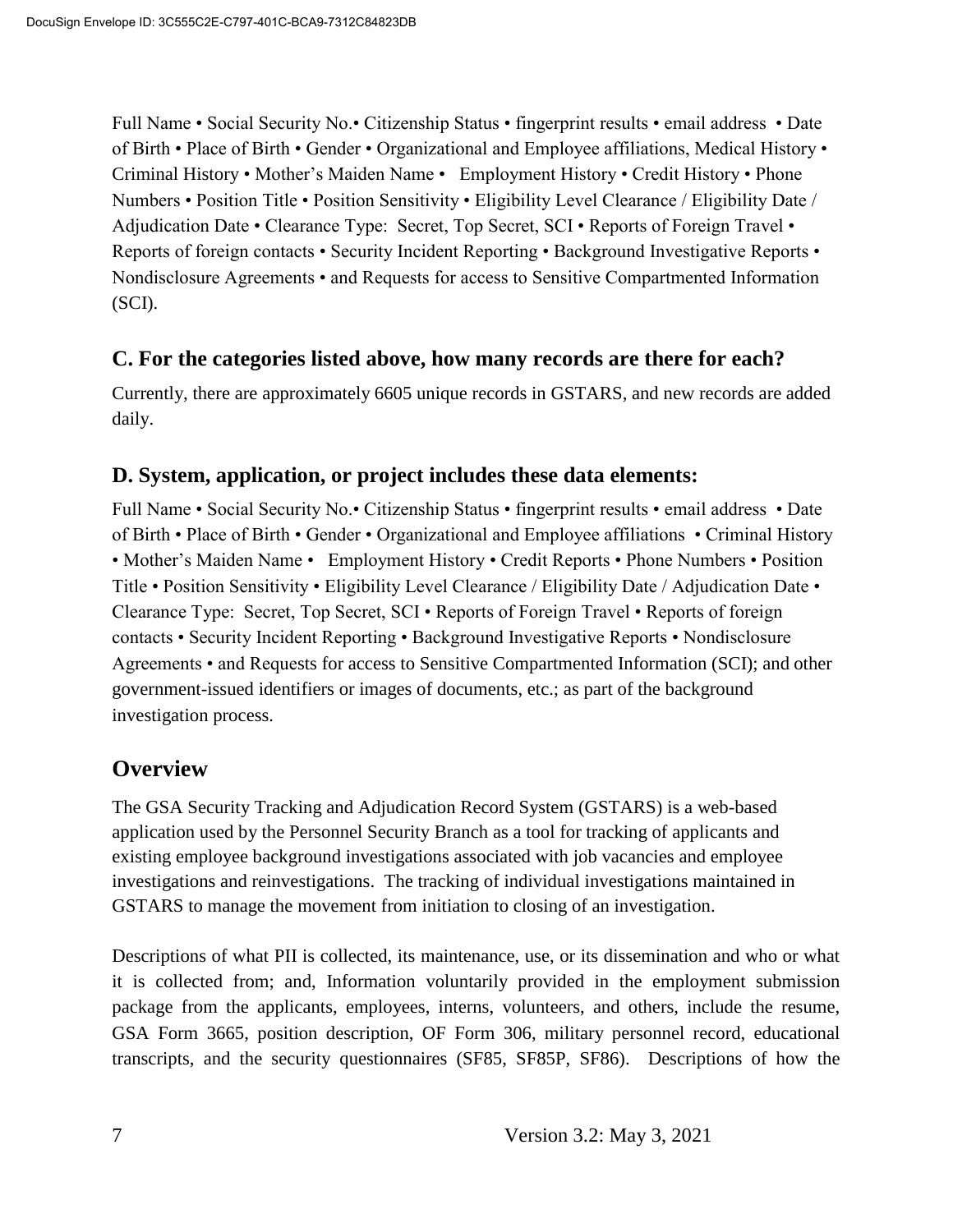system, application, or project collects and uses PII, including an example that illustrates what happens to the PII from the time it is collected until it is destroyed.

If applicable, reference any associated system of records notice (SORNs) by Federal Register citation (XX FR XXXX, Date) in the overview. You may later reference associated SORNs by GSA name and number only.]

## **SECTION 1.0 PURPOSE OF COLLECTION**

GSA states its purpose and legal authority before collecting PII.

#### **1.1 What legal authority and/or agreements allow GSA to collect, maintain, use, or disseminate the information?**

5 C.F.R. parts 2, 5, 731, 732, 736, and 1400, Executive Orders 9397, 10450, 10865, 12333 and 12356, 13478, 13488, 12968, 13467 as amended, 13549, sections 3301, 3302, 7301, and 9101 of title 5, U.S. Code; sections 2165 and 2201 of title 42, and Homeland Security Presidential Directive (HSPD) 12.

# **1.2 Is the information searchable by a personal identifier, for example a name or Social Security Number? If so, what System of Records Notice(s) apply/applies to the information?**

Yes, GSA/OMA-2

# **1.3 Has an Information Collection Request (ICR) been submitted to or approved by the Office of Management and Budget (OMB)? If yes, provide the relevant names, OMB control numbers, and expiration dates.**

[OMB control numbers are assigned to information collections according to the Paperwork Reduction Act. Contact the Regulatory Secretariat Division with questions. That Division prepares, compiles, processes regulatory and general notices for publication in the Federal Register and online.

No ICR has been submitted.

# **1.4 Has a records retention schedule been approved by the National Archives and Records Administration (NARA)? Explain how long and for what reason the information is retained.**

GSTARS complies with all GSA retention and disposal procedures in accordance with GSA's NARA-approved records schedules.

8 Version 3.2: May 3, 2021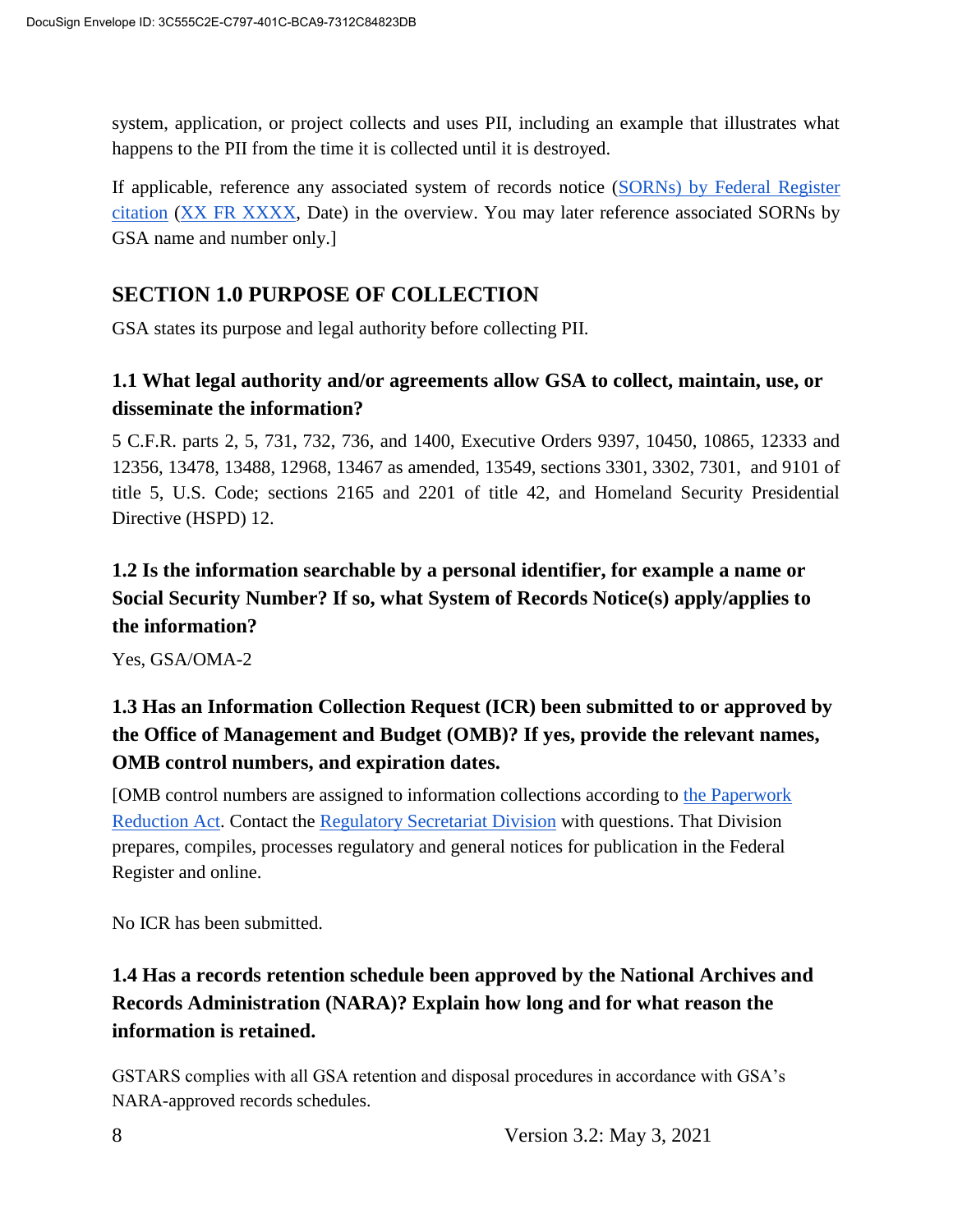| <b>Record Item Title</b>                                                                                                                                                                     | <b>Retention Instructions</b>                                                                                                                                         | <b>Legal Authority</b>                        |
|----------------------------------------------------------------------------------------------------------------------------------------------------------------------------------------------|-----------------------------------------------------------------------------------------------------------------------------------------------------------------------|-----------------------------------------------|
| <b>Personnel Security Investigative</b><br><b>Reports - Personnel Suitability</b><br>and Eligibility Investigative<br><b>Reports</b>                                                         | Temporary. Destroy in accordance<br>with the investigating agency<br>instruction.                                                                                     | DAA-GRS--2017-0006-<br>$-0022$ (GRS 05.6/170) |
| <b>Personnel Security Investigative</b><br><b>Reports - Reports and Records</b><br>created by Agencies Conducting<br><b>Investigations under Delegated</b><br><b>Investigative Authority</b> | Temporary. Destroy in accordance<br>with delegated authority agreement<br>or memorandum of understanding.                                                             | DAA-GRS--2017-0006-<br>$-0023$ (GRS 05.6/171) |
| <b>Personnel Security and Access</b><br><b>Clearance Records - Records of</b><br><b>People Not Issued Clearances</b>                                                                         | Temporary. Destroy 1 year after<br>consideration of the candidate ends,<br>but longer retention is authorized if<br>required for business use.                        | DAA-GRS--2017-0006-<br>$-0024$ (GRS 05.6/180) |
| <b>Personnel Security and Access</b><br><b>Clearance Records - Records of</b><br><b>People Issued Clearances</b>                                                                             | Temporary. Destroy 5 years after<br>the employee or contractor<br>relationship ends, but longer<br>retention is authorized if required<br>for business use.           | DAA-GRS--2017-0006-<br>$-0025$ (GRS 05.6/181) |
| <b>Index To the Personnel Security</b><br><b>Case Files</b>                                                                                                                                  | Temporary. Destroy when<br>superseded or obsolete.                                                                                                                    | DAA-GRS-2017-0006-0026<br>(GRS 05.6/190)      |
| <b>Information Security Violations</b><br><b>Records</b>                                                                                                                                     | Temporary. Destroy 5 years after<br>close of case or final action,<br>whichever occurs sooner, but<br>longer retention is authorized if<br>required for business use. | DAA-GRS--2017-0006-<br>$-0027$ (GRS 05.6/200) |

# **SECTION 2.0 OPENNESS AND TRANSPARENCY**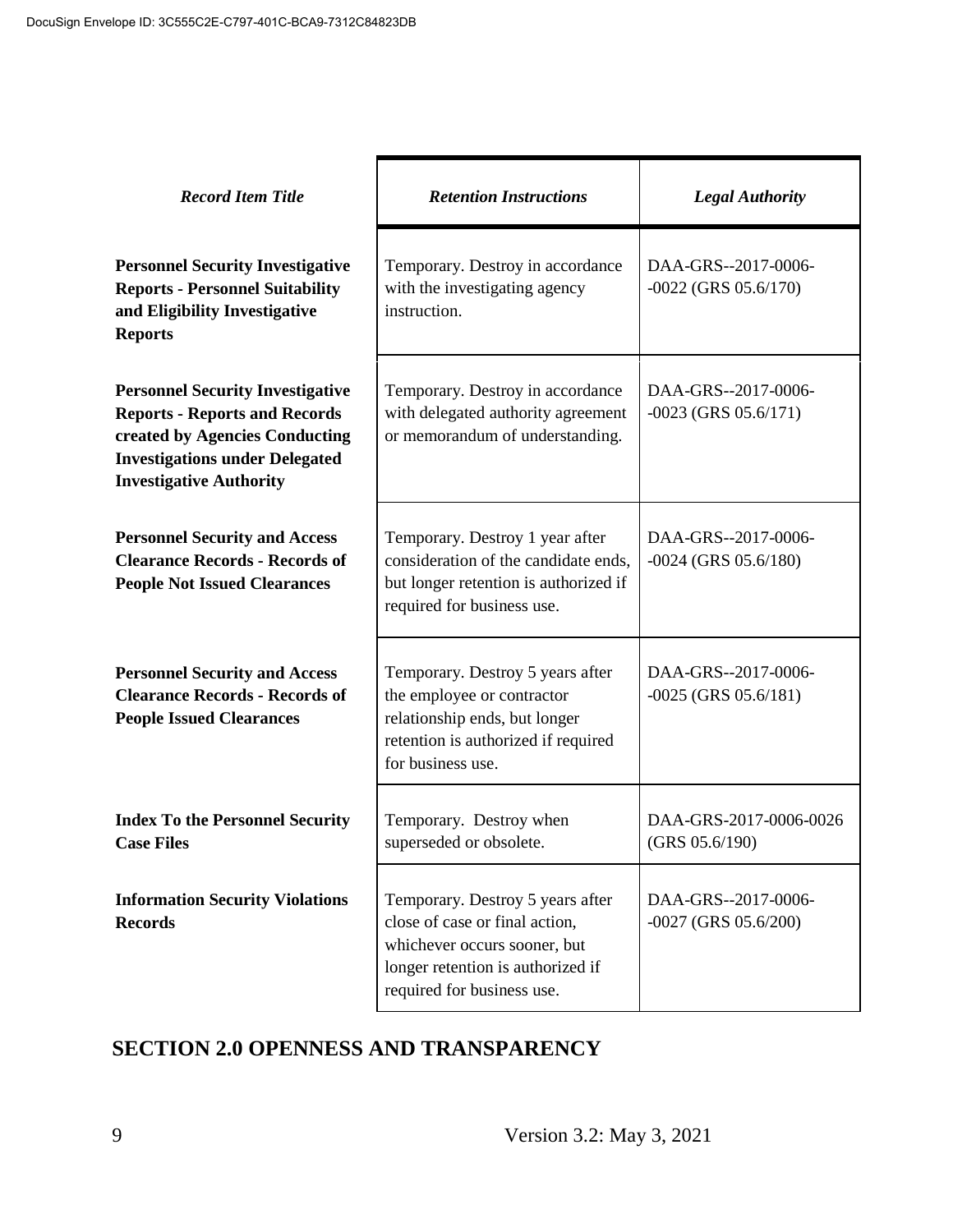GSA is open and transparent. It notifies individuals of the PII it collects, maintains, uses or disseminates as well as how it protects and shares it. It provides straightforward ways for individuals to learn how GSA handles PII.

#### **2.1 Will individuals be given notice before the collection, maintenance, use or dissemination of personal information about themselves? If not, please explain.**

The SF 85, SF85P, and SF 86 forms completed by applicants prior to background investigations have a Privacy Act Statement, notifying them of the intended usage of information collected and ramifications of not providing the requested information.

If notice was provided by a Privacy Act Notice, please describe the content of that notice and/or copy that text here.

The information you provide is for the purpose of investigating you for a position, and the information will be protected from unauthorized disclosure. The collection, maintenance, and disclosure of background investigative information are governed by the Privacy Act. The agency that requested the investigation and the agency that conducted the investigation have published notices in the Federal Register describing the systems of records in which your records will be maintained. The information you provide on this form, and information collected during an investigation, may be disclosed without your consent by an agency maintaining the information in a system of records as permitted by the Privacy Act [5 U.S.C. 552a(b)], and by routine uses, a list of which are published by the agency in the Federal Register. The office that gave you this form will provide you a copy of its routine uses.

#### **SECTION 3.0 DATA MINIMIZATION**

GSA limits PII collection only to what is needed to accomplish the stated purpose for its collection. GSA keeps PII only as long as needed to fulfill that purpose.

#### **3.1 Why is the collection and use of the PII necessary to the system, application, or project?**

[State why the collection of PII is necessary for the mission. For example, an explanation that the system collects name, date of birth, and biometrics in order to identify those individuals who enter GSA premises is adequate. However, merely stating that the above data will be collected to verify identity is insufficient.

When answering the question, explain why a collection of non-PII will not suffice.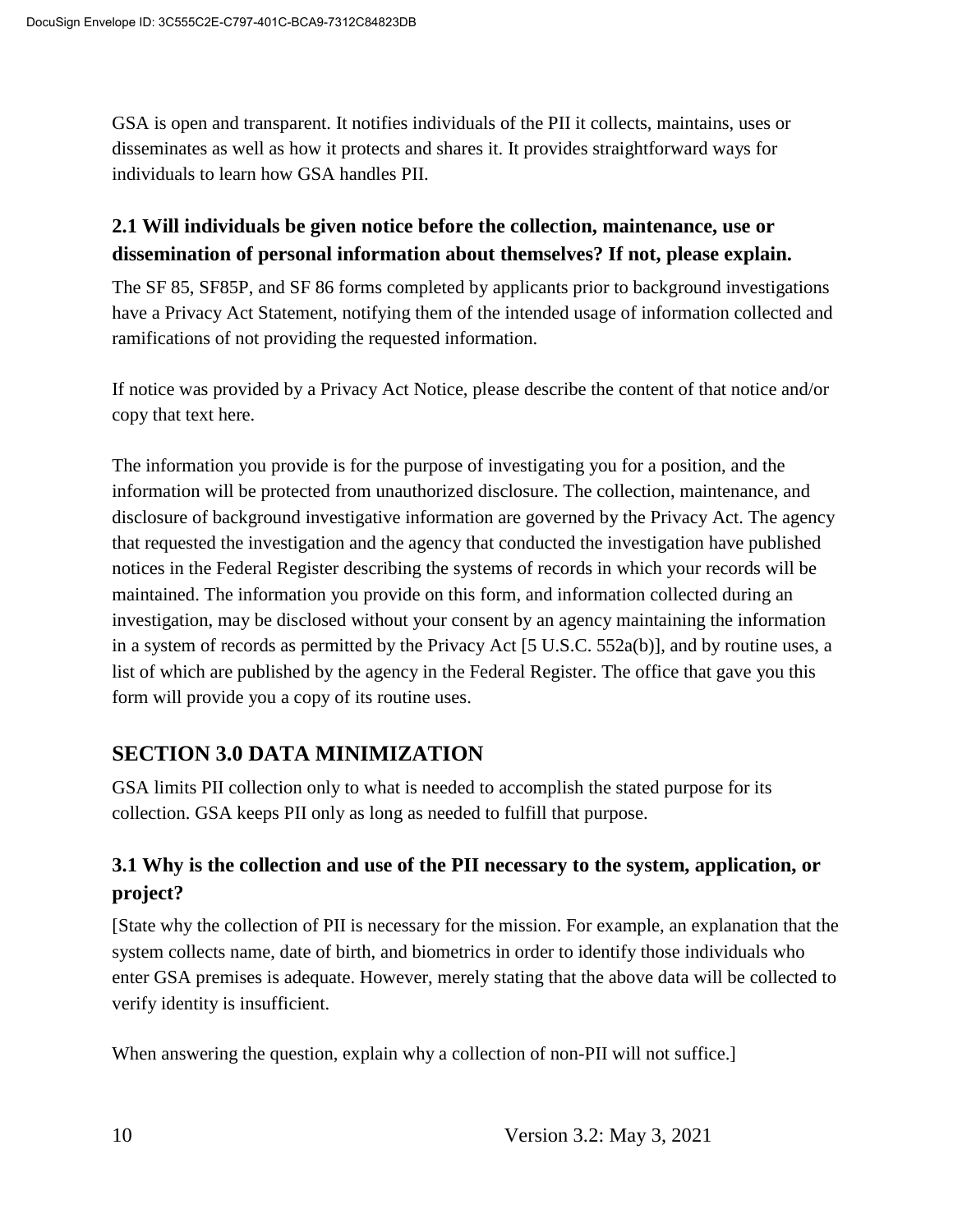As part of the investigative process, data is used to conduct preliminary checks in order to grant initial access and start the process of an investigation in order to assess suitability for federal employment and access to sensitive information and to determine if eligible for a security clearance. Information collected and processed in GSTARS is used by agency adjudicators to determine an individual's suitability/fitness for Federal employment and/or a position of trust with the Federal government, and/or for eligibility and access determinations. The information collected about the individual is used to ensure that any person employed by the Federal government is reliable, trustworthy, of good conduct and character, and loyal to the United States. The data collected is relevant and necessary for GSTARS to act as an authoritative data source and to allow the Personnel Security Division to properly adjudicate background investigations for the agency.

#### **3.2 Will the system, application, or project create or aggregate new data about the individual? If so, how will this data be maintained and used?**

No, GSTARS does not create or aggregate new data about the individual.

#### **3.3 What protections exist to protect the consolidated data and prevent unauthorized access?**

GSTARS has implemented the required security and privacy controls according to NIST SP 800- 53. GSTARS employs a variety of security measures designed to ensure that information is not inappropriately disclosed or released. These measures include security and privacy controls for access control, awareness and training, audit and accountability, security assessment and authorization, configuration management, contingency planning, identification and authentication, incident response, maintenance, planning, personnel security, risk assessment, system and services acquisition, system and communications protection, system and information integrity, and program management.

#### **3.4 Will the system monitor the public, GSA employees, or contractors?**

No. The GSTARS System does not monitor the public, GSA employees, or Contractors.

#### **3.5 What kinds of report(s) can be produced on individuals?**

No reports are currently created; however, GSTARS may create reports related to the status of investigations and to maintain accuracy of system records.

## **3.6 Will the data included in any report(s) be de-identified? If so, what process(es) will be used to aggregate or de-identify the data?**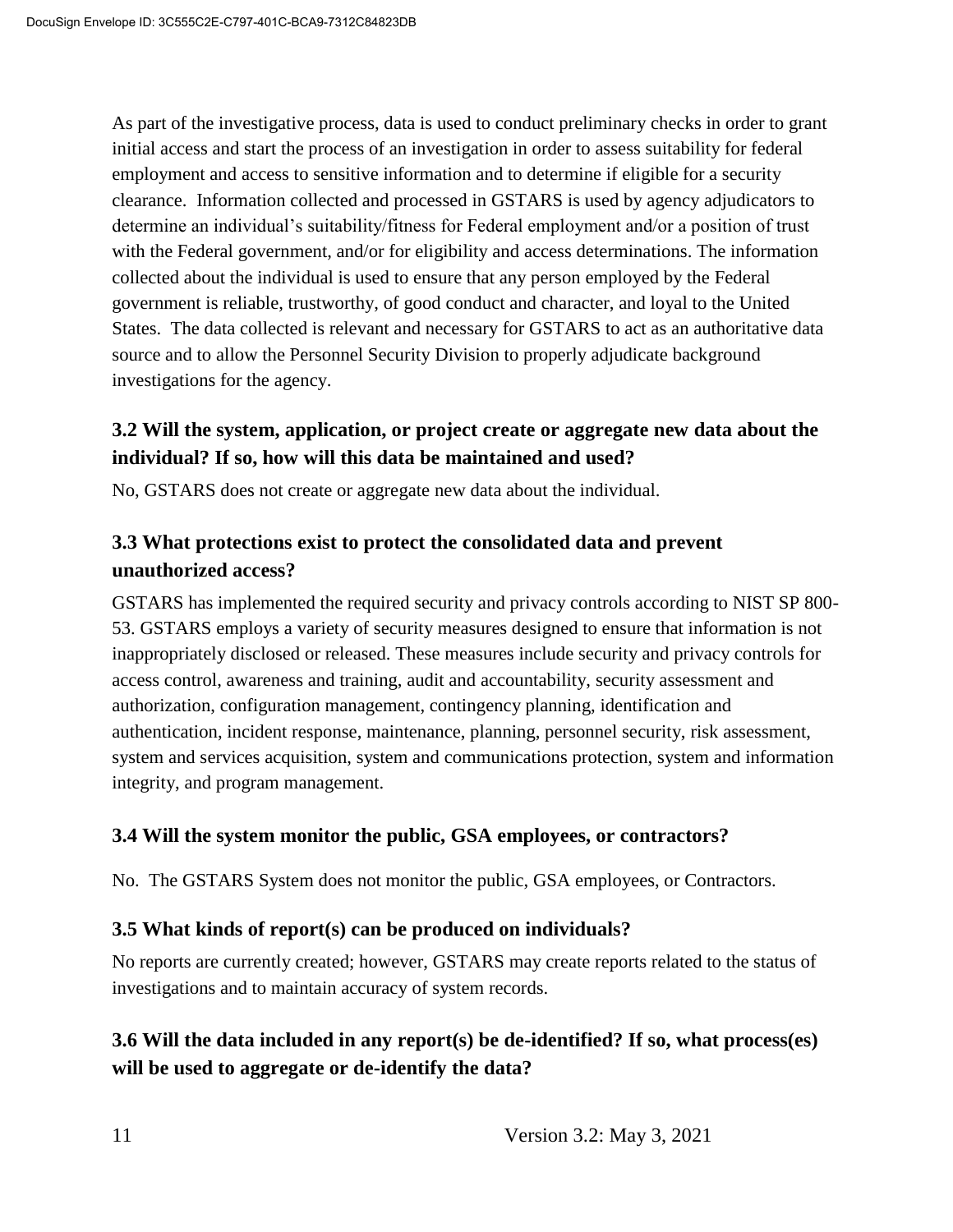GSTARS does not de-identify data for reporting.

### **SECTION 4.0 LIMITS ON USING AND SHARING INFORMATION**

GSA publishes a notice about how it plans to use and share any PII it collects. GSA only shares PII in ways that are compatible with the notice or as stated in the Privacy Act.

## **4.1 Is the information in the system, application, or project limited to only the information that is needed to carry out the purpose of the collection?**

Yes

GSTARS limits information to only what is required to carry out employment activities.

# **4.2 Will GSA share any of the information with other individuals, federal and/or state agencies, or private-sector organizations? If so, how will GSA share the information?**

No. Access to the system will only be granted to employees and contractors of the Personnel Security Division that require access to the information to initiate the paperwork for an investigation and adjudication background investigations on personnel.

## **4.3 Is the information collected directly from the individual or is it taken from another source? If so, what is the other source(s)?**

Information is collected from the individual using the OF 306, Declaration for Federal Employment, SF 85, 85P and 86 Security Questionnaires, and other federal employment application forms received from OHRM, OPM, DCSA, and FBI as part of the background investigation process.

## **4.4 Will the system, application, or project interact with other systems, applications, or projects, either within or outside of GSA? If so, who and how? Is a formal agreement(s) in place?**

Not at this time. However, GSTARS could share/link with the HRLinks system in the future.

# **SECTION 5.0 DATA QUALITY AND INTEGRITY**

GSA makes reasonable efforts to ensure that all PII it maintains is accurate, relevant, timely, and complete.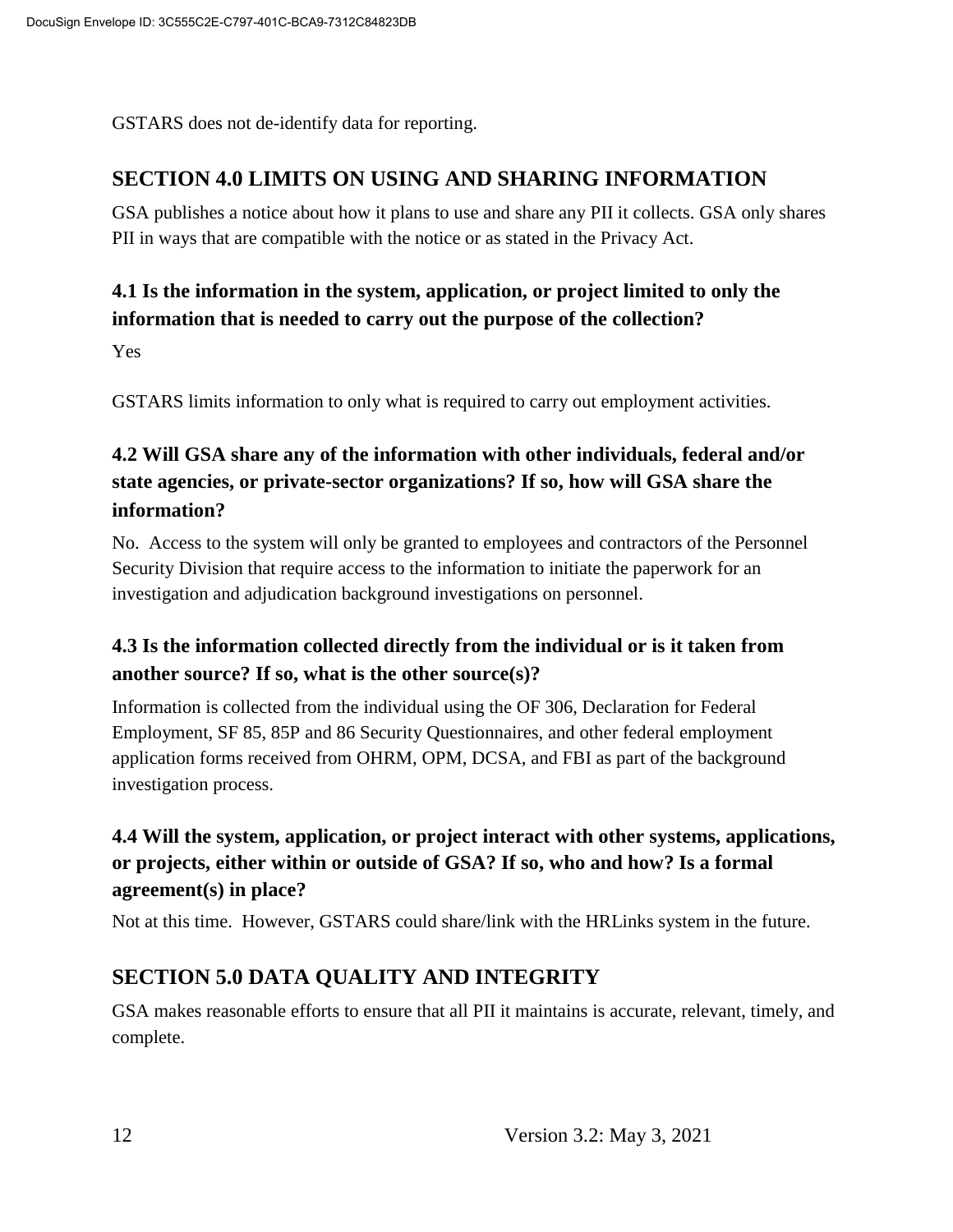#### **5.1 How will the information collected, maintained, used, or disseminated be verified for accuracy and completeness?**

The personally identifiable information (PII) collected consists of data elements necessary to identify the individual and to track completion of security related processes including background or other investigations concerning the individual. The information collected about the individual in the course of the investigation is used to ensure that any person employed by the Federal government is reliable, trustworthy, of good conduct and character, and loyal to the United States.

Information is collected directly from applicants, employees, volunteers, student interns, visitors, and others who require access to GSA facilities and/or information systems. PII is provided when individuals complete OPM's e-QIP (Electronic Questionnaire for Investigations Processing) as well as the Optional Form (OF) 306, Declaration for Federal Employment. The information collected in the security form is used by Defense Counterintelligence and Security Agency, Office of Personnel Management and Federal Bureau of Investigation investigators to conduct the necessary background investigations.

The individual's PII information is verified during pre-employment checks; if incorrect, the individual will be contacted.

#### **SECTION 6.0 SECURITY**

GSA protects PII from loss, unauthorized access or use, destruction, modification, or unintended or inappropriate disclosure.

## **6.1 Who or what will have access to the data in the system, application, or project? What is the authorization process to gain access?**

Access to the system will be employees and contractors of the Personnel Security Division that require access to the information to initiate the paperwork for an investigation and adjudication background investigations on personnel. This includes Personnel Security and the Security Programs Branch. The Personnel Security Division personnel are, by law, bound by the Privacy Act. Specific information about an individual will be shared with Agency employees who have a "need to know".

13 Version 3.2: May 3, 2021 Access is based on the principle of least privilege that a user requires to perform his or her job duties. Access requests are approved by 2 to 4 levels of approval depending on access requested. The access is granted based on functional needs, and users' access will be restricted by the system. System Administrator's assign appropriate permissions and provide access to the specific data set within the system via Windows Active Directory group membership. GSTARS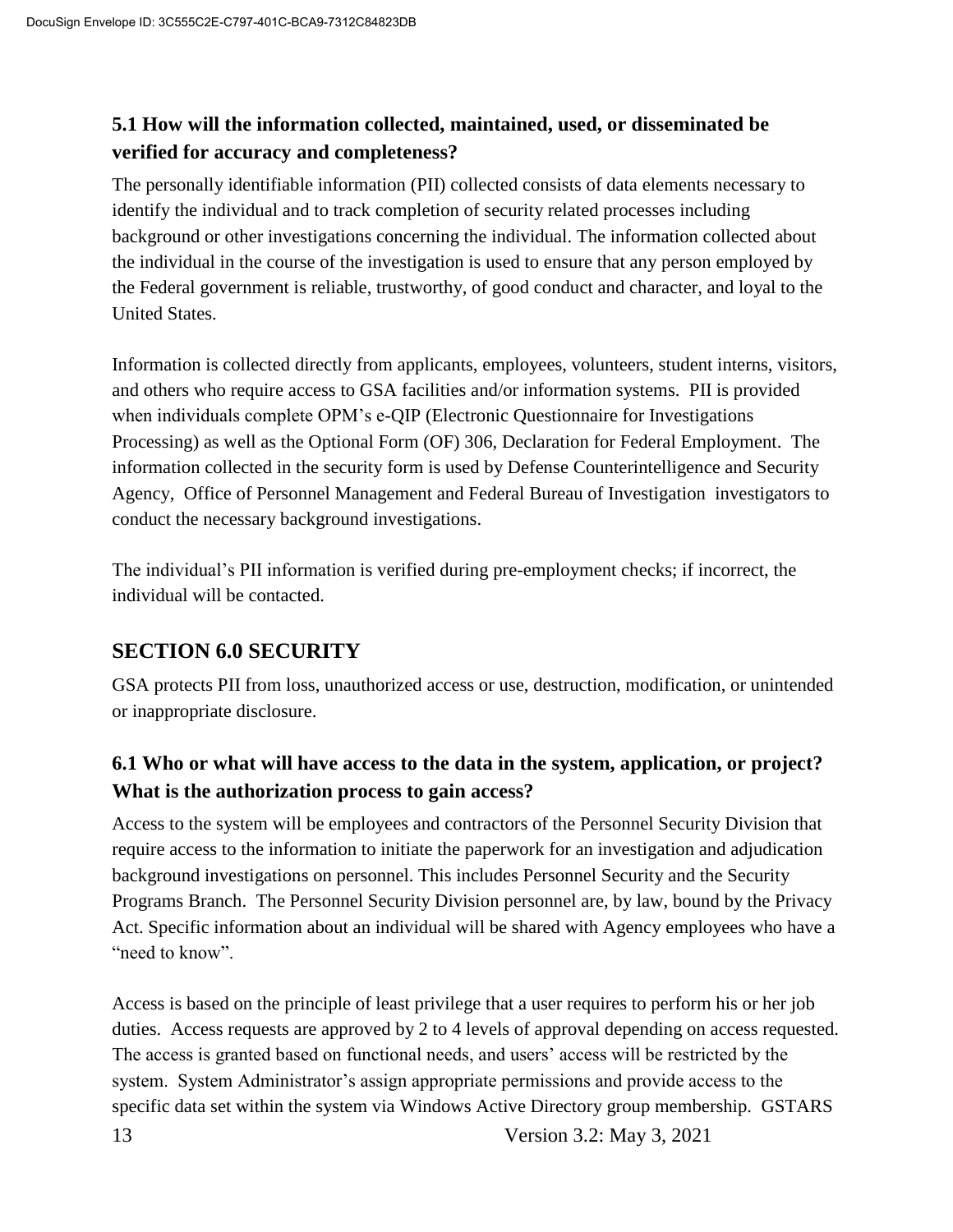classifies users into several different categories. These classifications support the technical control concepts of Separation of Duties, Least Privilege, and Accountability. Each category of user has a distinct set of roles and responsibilities that determine the information to which they have access and the actions they are permitted to perform. Users must meet background investigation and training requirements prior to gaining access to GSTARS.

Users only have access to the data for which they have been granted access to. This is done via groups and roles.

These groups and roles are periodically reviewed by the system administrators to ensure a user does not have access to data for which they are not authorized to retrieve or view. Each user's role is reviewed once a year during the recertification process.

#### **6.2 Has GSA completed a System Security Plan (SSP) for the information system(s) or application?**

Yes, Enterprise Application Services (EAS), which GSTARS fall under ATO was signed 3/26/2020.

#### **6.3 How will the system or application be secured from a physical, technical, and managerial perspective?**

GSTARS has implemented the required security and privacy controls according to NIST SP 800- 53. GSTARS employs a variety of security measures designed to ensure that information is not inappropriately disclosed or released. These measures include security and privacy controls for access control, awareness and training, audit and accountability, security assessment and authorization, configuration management, contingency planning, identification and authentication, incident response, maintenance, planning, personnel security, risk assessment, system and services acquisition, system and communications protection, system and information integrity, and program management.

#### **6.4 Are there mechanisms in place to identify and respond to suspected or confirmed security incidents and breaches of PII? If so, what are they?**

GSTARS has implemented the required security and privacy controls according to NIST SP 800- 53. GSTARS employs a variety of security measures designed to ensure that information is not inappropriately disclosed or released. These measures include security and privacy controls for access control, awareness and training, audit and accountability, security assessment and authorization, configuration management, contingency planning, identification and authentication, incident response, maintenance, planning, personnel security, risk assessment,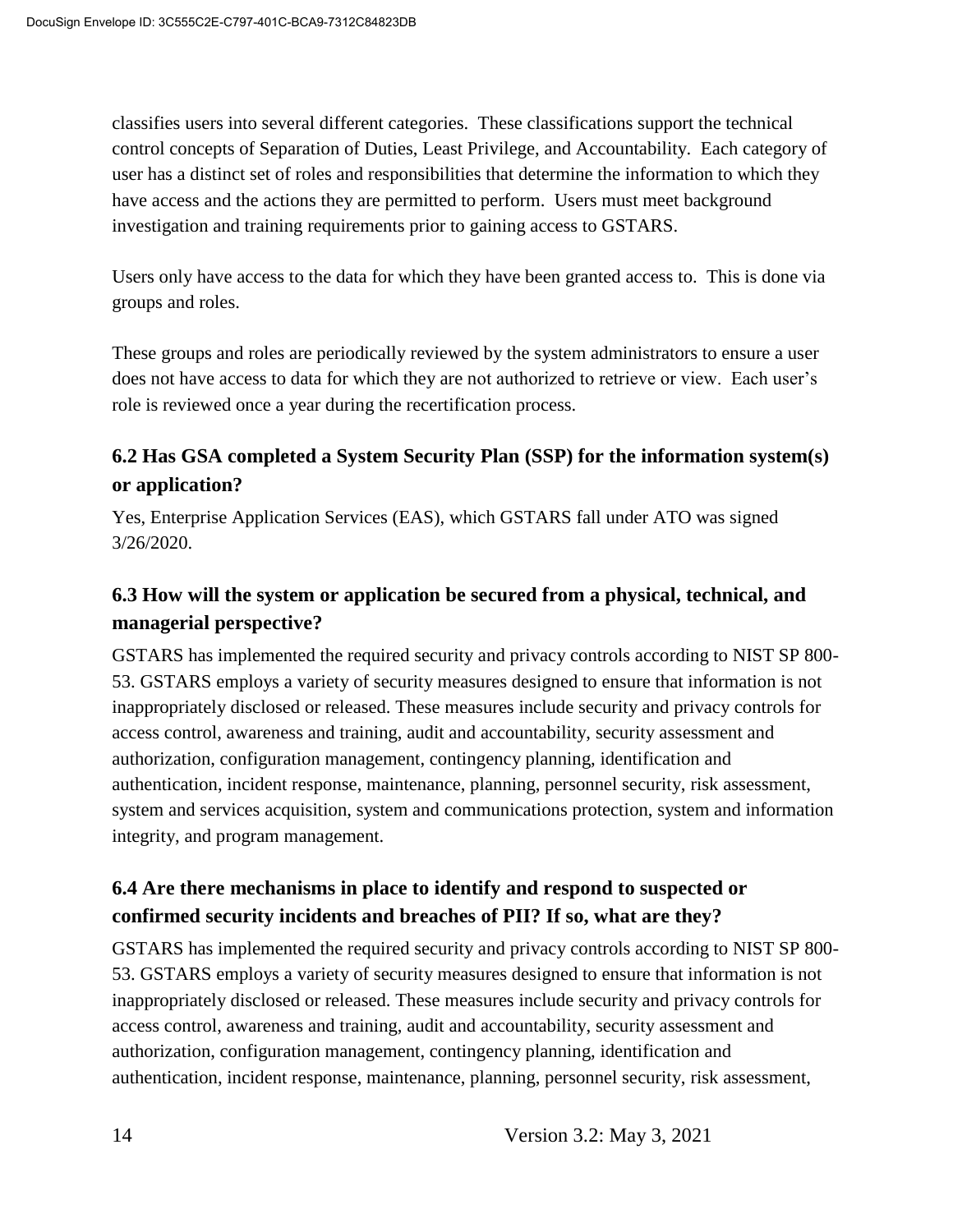system and services acquisition, system and communications protection, system and information integrity, and program management.

## **SECTION 7.0 INDIVIDUAL PARTICIPATION**

GSA provides individuals the ability to access their PII and to correct or amend it if it is inaccurate. If GSA exempts a system or program from access, amendment and other provisions of the Privacy Act, it notifies the public of that exemption.

# **7.1 What opportunities do individuals have to consent or decline to provide information? Can they opt-in or opt-out? If there are no opportunities to consent, decline, opt in, or opt out, please explain.**

All forms requesting information include a Privacy Act Notice in compliance with the Privacy Act of 1974. Applicants are given the opportunity to decline to provide their own information by not submitting their information for the employment opportunity. Declining to provide their information simply means that the individual chooses not to participate in the hiring process for the employment opportunity.

#### **7.2 What procedures allow individuals to access their information?**

The system is maintained electronically in the Office of Mission Assurance, Personnel Security Division, Personnel Security Branch. Personnel seeking records from GSTARS may file a Privacy Act request. Individuals may contact the Personnel Security Branch via phone, 202 208- 4296 or by email gsa.securityoffice@gsa.gov..

#### **7.3 Can individuals amend information about themselves? If so, how?**

Individuals may contact the Personnel Security Branch via phone, 202 208-4296 or by email gsa.securityoffice@gsa.gov to address concerns.

# **SECTION 8.0 AWARENESS AND TRAINING**

GSA trains its personnel to handle and protect PII properly.